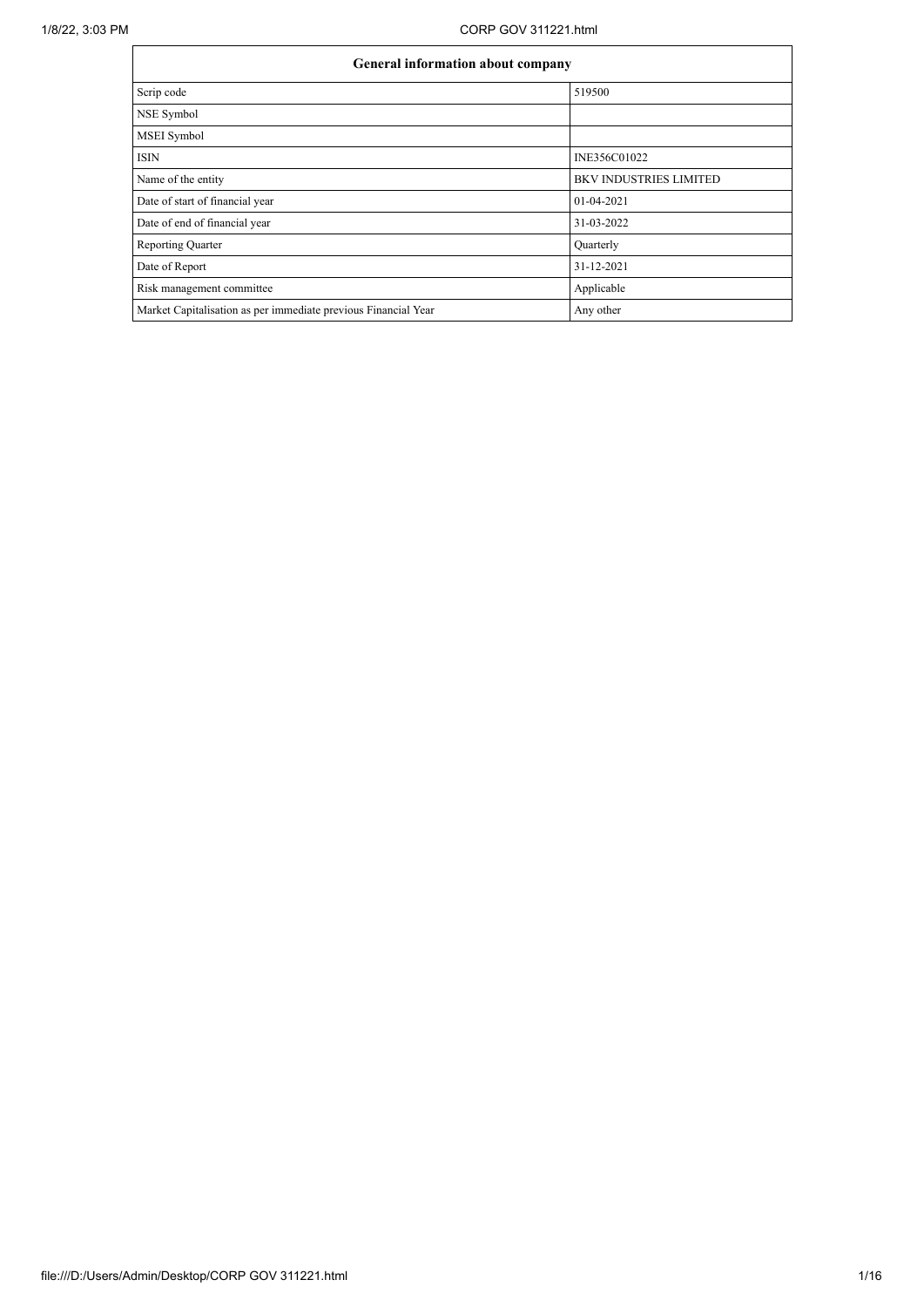## **Annexure I**

## **Annexure I to be submitted by listed entity on quarterly basis**

## **I. Composition of Board of Directors**

|                             |            |            |                                                       |                                        |                   |                          | Disclosure of notes on composition of board of directors explanatory                                 |                                             |                                          |                                                        |                      |                                            | Textual Information(1)                                                                                                                         |                                                                                                                                                                      |                                                                                                                                                                          |                                                                                                                                                                                                            |
|-----------------------------|------------|------------|-------------------------------------------------------|----------------------------------------|-------------------|--------------------------|------------------------------------------------------------------------------------------------------|---------------------------------------------|------------------------------------------|--------------------------------------------------------|----------------------|--------------------------------------------|------------------------------------------------------------------------------------------------------------------------------------------------|----------------------------------------------------------------------------------------------------------------------------------------------------------------------|--------------------------------------------------------------------------------------------------------------------------------------------------------------------------|------------------------------------------------------------------------------------------------------------------------------------------------------------------------------------------------------------|
|                             |            |            |                                                       |                                        |                   |                          |                                                                                                      |                                             |                                          | Whether the listed entity has a Regular Chairperson No |                      |                                            |                                                                                                                                                |                                                                                                                                                                      |                                                                                                                                                                          |                                                                                                                                                                                                            |
|                             |            |            |                                                       |                                        |                   |                          |                                                                                                      |                                             |                                          | Whether Chairperson is related to MD or CEO No         |                      |                                            |                                                                                                                                                |                                                                                                                                                                      |                                                                                                                                                                          |                                                                                                                                                                                                            |
| f the<br>:or                | PAN        | <b>DIN</b> | Category 1<br>of directors                            | Category 2 Category<br>of<br>directors | 3 of<br>directors | Date<br>of<br>Birth      | Whether<br>special<br>resolution<br>passed?<br>[Refer Reg.<br>$17(1A)$ of<br>Listing<br>Regulations] | Date of<br>passing<br>special<br>resolution | <b>Initial Date</b><br>of<br>appointment | Date of Re-<br>appointment                             | Date of<br>cessation | Tenure<br>of<br>director<br>(in<br>months) | No of<br>Directorship<br>in listed<br>entities<br>including<br>this listed<br>entity (Refer<br>Regulation<br>17A of<br>Listing<br>Regulations) | No of<br>Independent<br>Directorship<br>in listed<br>entities<br>including<br>this listed<br>entity<br>(Refer<br>Regulation<br>$17A(1)$ of<br>Listing<br>Regulations | Number of<br>memberships<br>in Audit/<br>Stakeholder<br>Committee(s)<br>including this<br>listed entity<br>(Refer<br>Regulation<br>$26(1)$ of<br>Listing<br>Regulations) | No of post<br>of<br>Chairperson<br>in Audit/<br>Stakeholder<br>Committee<br>held in listed<br>entities<br>including<br>this listed<br>entity (Refer<br>Regulation<br>$26(1)$ of<br>Listing<br>Regulations) |
| <b>ALA</b><br>$\mathbf{r}$  | ADAPB3514H | 00105030   | Executive<br>Director                                 | Not<br>Applicable                      | MD                | $27 -$<br>$02 -$<br>1962 | NA                                                                                                   |                                             | 13-02-1993                               | 10-03-2019                                             |                      | 60                                         |                                                                                                                                                | 0                                                                                                                                                                    |                                                                                                                                                                          | $\Omega$                                                                                                                                                                                                   |
| ALA                         | AHLPB0893J | 00112766   | Non-<br>Executive -<br>Non<br>Independent<br>Director | Not<br>Applicable                      |                   | $15 -$<br>$02 -$<br>1969 | NA                                                                                                   |                                             | 13-02-1993                               |                                                        |                      |                                            |                                                                                                                                                | $\sqrt{ }$                                                                                                                                                           | $\overline{2}$                                                                                                                                                           | $\overline{2}$                                                                                                                                                                                             |
| Е<br><b>RA</b>              | ACNPN9392B | 01816366   | Non-<br>Executive -<br>Independent<br>Director        | Not<br>Applicable                      |                   | $15 -$<br>$08 -$<br>1958 | NA                                                                                                   |                                             | 16-01-1994                               | 06-09-2017                                             |                      | 60                                         |                                                                                                                                                |                                                                                                                                                                      |                                                                                                                                                                          |                                                                                                                                                                                                            |
| <b>NTLA</b><br>$\mathbf{r}$ | ADNPT7195H | 02324865   | Non-<br>Executive -<br>Independent<br>Director        | Not<br>Applicable                      |                   | $04 -$<br>$06 -$<br>1954 | NA                                                                                                   |                                             | 30-10-2008                               | 06-09-2017                                             |                      | 60                                         |                                                                                                                                                |                                                                                                                                                                      | 3                                                                                                                                                                        |                                                                                                                                                                                                            |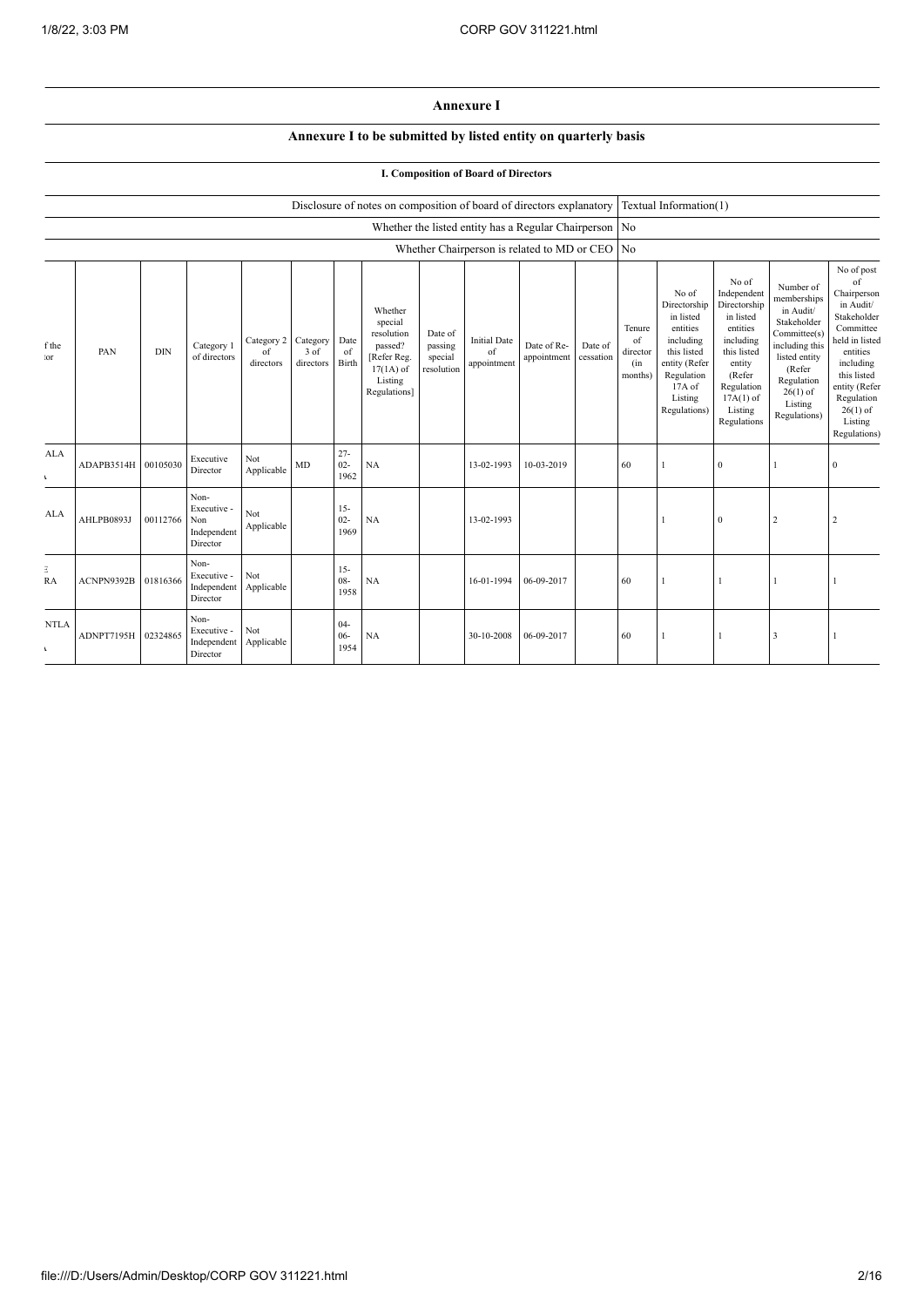|                        | <b>Text Block</b>                                   |
|------------------------|-----------------------------------------------------|
| Textual Information(1) | I WE HAVE NO CHAIRMAN OR CHAIRPERSON OF THE COMPANY |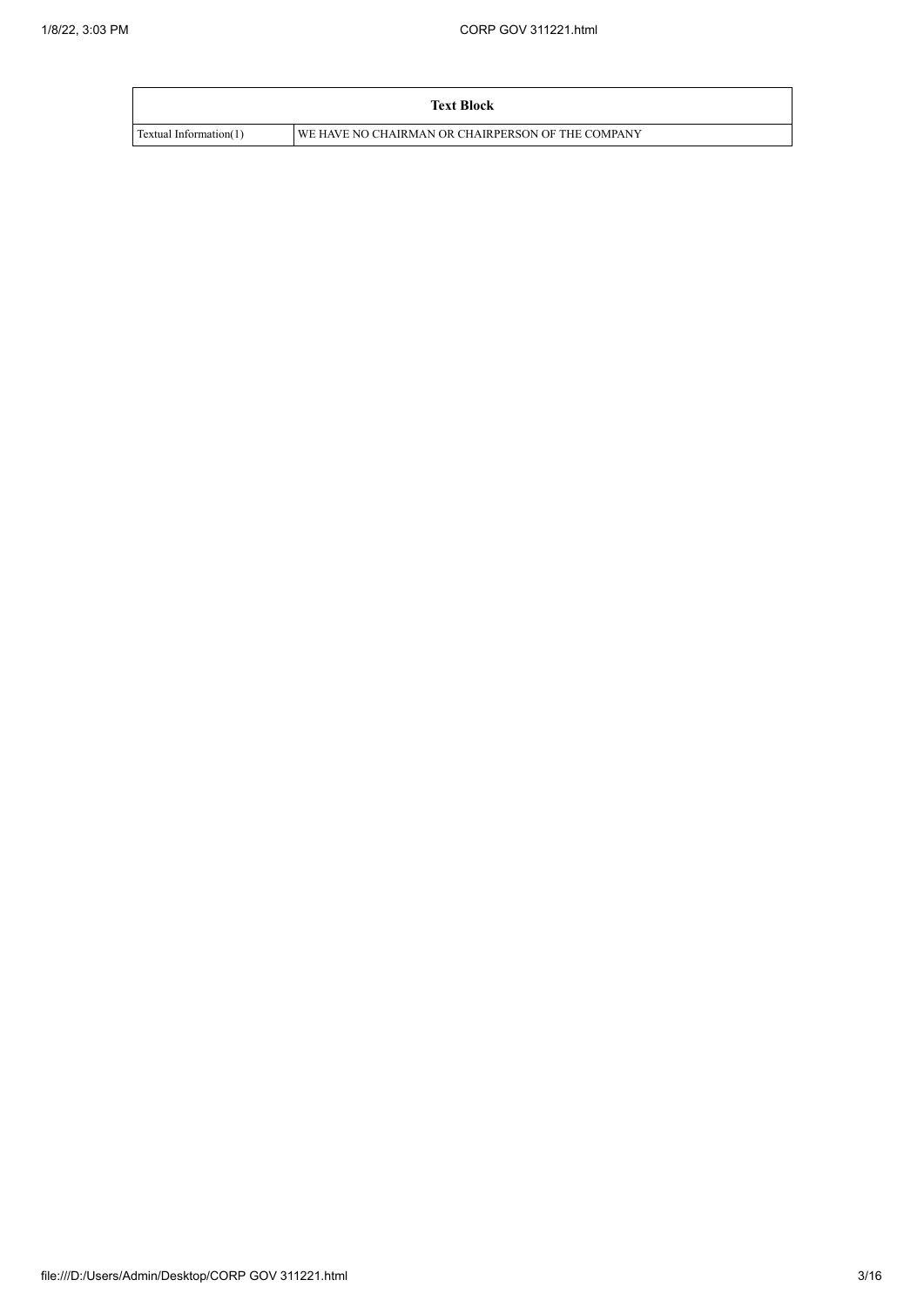|           | <b>Audit Committee Details</b> |                                   |                                                             |                            |                        |                      |         |
|-----------|--------------------------------|-----------------------------------|-------------------------------------------------------------|----------------------------|------------------------|----------------------|---------|
|           |                                |                                   | Whether the Audit Committee has a Regular Chairperson   Yes |                            |                        |                      |         |
| <b>Sr</b> | <b>DIN</b><br>Number           | Name of Committee<br>members      | Category 1 of directors                                     | Category 2 of<br>directors | Date of<br>Appointment | Date of<br>Cessation | Remarks |
|           | 02324865                       | TUNUGUNTLA RAMA<br><b>KRISHNA</b> | Non-Executive - Independent<br>Director                     | Chairperson                | $06 - 08 - 2014$       |                      |         |
|           | 01816366                       | <b>NELLORE DOLENDRA</b><br>PRASAD | Non-Executive - Independent<br>Director                     | Member                     | 06-08-2014             |                      |         |
|           | 00112766                       | <b>BOMMIDALA ANITHA</b>           | Non-Executive - Non<br>Independent Director                 | Member                     | 06-08-2014             |                      |         |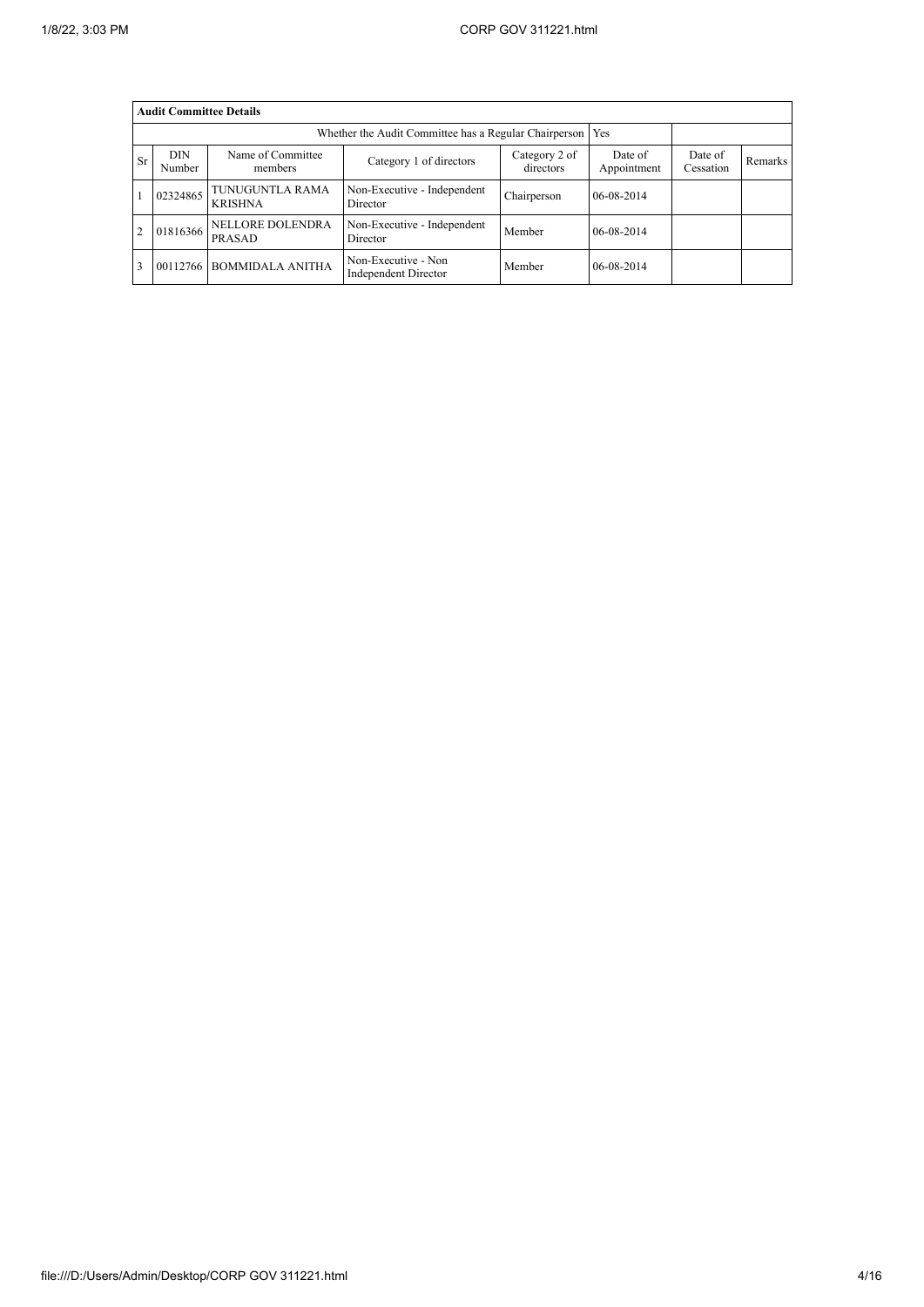|           |                      | Nomination and remuneration committee |                                                                                   |                        |                      |         |  |  |  |
|-----------|----------------------|---------------------------------------|-----------------------------------------------------------------------------------|------------------------|----------------------|---------|--|--|--|
|           |                      |                                       | Whether the Nomination and remuneration committee has a Regular Chairperson   Yes |                        |                      |         |  |  |  |
| <b>Sr</b> | <b>DIN</b><br>Number | Name of Committee<br>members          | Category 2 of<br>directors                                                        | Date of<br>Appointment | Date of<br>Cessation | Remarks |  |  |  |
|           | 01816366             | <b>NELLORE DOLENDRA</b><br>PRASAD     | Non-Executive - Independent<br>Director                                           | Chairperson            | 06-08-2014           |         |  |  |  |
|           | 02324865             | TUNUGUNTLA RAMA<br><b>KRISHNA</b>     | Non-Executive - Independent<br>Director                                           | Member                 | 06-08-2014           |         |  |  |  |
|           | 00112766             | <b>BOMMIDALA ANITHA</b>               | Non-Executive - Non<br>Independent Director                                       | Member                 | 06-08-2014           |         |  |  |  |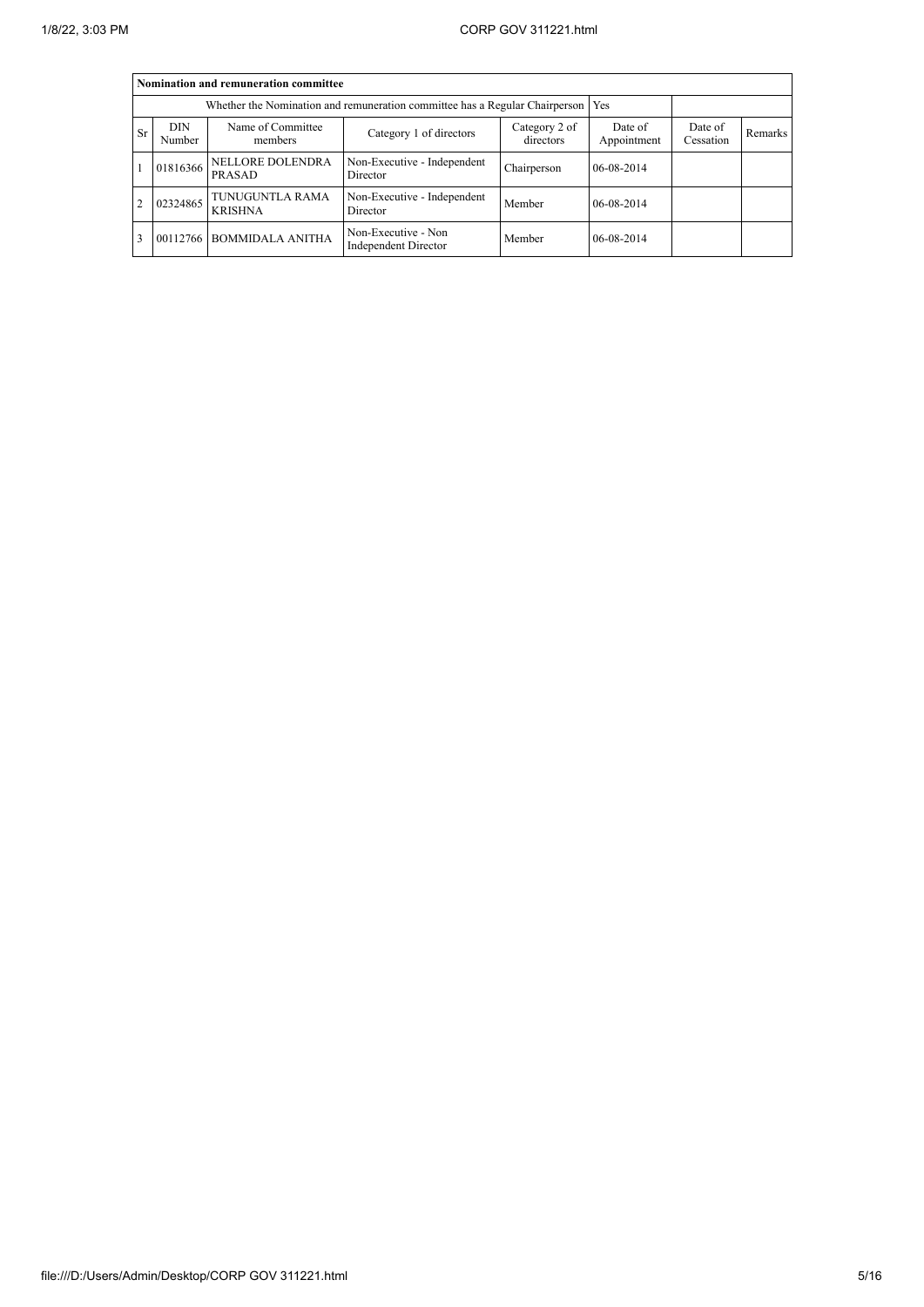|           |                      | <b>Stakeholders Relationship Committee</b> |                                                                                 |                            |                        |                      |         |
|-----------|----------------------|--------------------------------------------|---------------------------------------------------------------------------------|----------------------------|------------------------|----------------------|---------|
|           |                      |                                            | Whether the Stakeholders Relationship Committee has a Regular Chairperson   Yes |                            |                        |                      |         |
| <b>Sr</b> | <b>DIN</b><br>Number | Name of Committee<br>members               | Category 1 of directors                                                         | Category 2 of<br>directors | Date of<br>Appointment | Date of<br>Cessation | Remarks |
|           | 00112766             | <b>BOMMIDALA ANITHA</b>                    | Non-Executive - Non<br>Independent Director                                     | Chairperson                | 06-08-2014             |                      |         |
| 2         | 00105030             | <b>BOMMIDALA RAMA</b><br><b>KRISHNA</b>    | <b>Executive Director</b>                                                       | Member                     | 06-08-2014             |                      |         |
|           | 02324865             | TUNUGUNTLA RAMA<br><b>KRISHNA</b>          | Non-Executive - Independent<br>Director                                         | Member                     | 06-08-2014             |                      |         |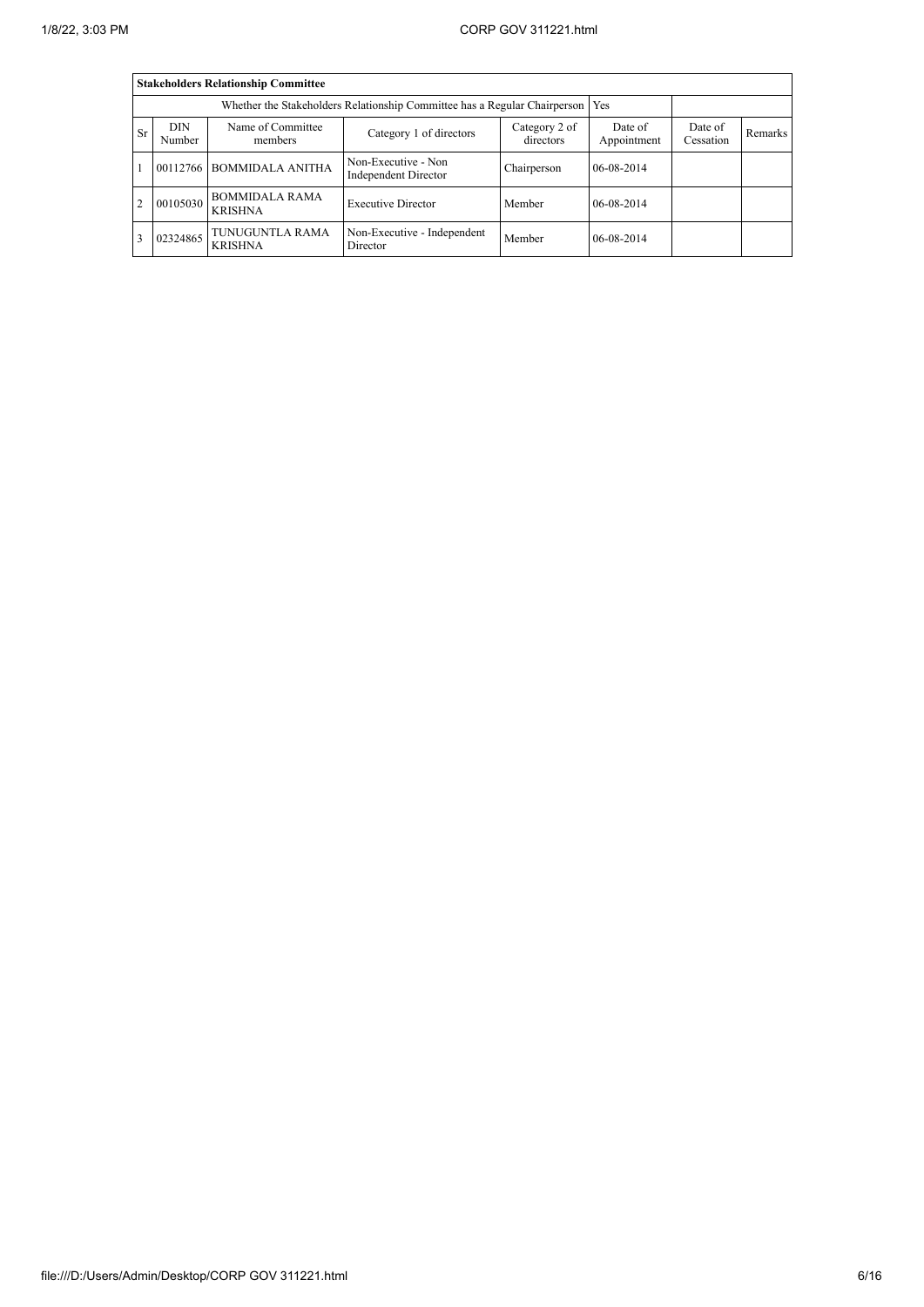|                | <b>Risk Management Committee</b> |                                   |                                                                       |                            |                        |                      |         |  |
|----------------|----------------------------------|-----------------------------------|-----------------------------------------------------------------------|----------------------------|------------------------|----------------------|---------|--|
|                |                                  |                                   | Whether the Risk Management Committee has a Regular Chairperson   Yes |                            |                        |                      |         |  |
| <b>Sr</b>      | <b>DIN</b><br>Number             | Name of Committee<br>members      | Category 1 of directors                                               | Category 2 of<br>directors | Date of<br>Appointment | Date of<br>Cessation | Remarks |  |
|                | 00112766                         | <b>BOMMIDALA</b><br><b>ANITHA</b> | <b>NON EXECUTIVE - NON</b><br><b>INDEPENDENT DIRECTOR</b>             | Chairperson                | 27-03-2015             |                      |         |  |
| $\overline{2}$ | 02324865                         | TUNUGUNTLA<br><b>RAMA KRISHNA</b> | <b>NON EXECUTIVE -</b><br><b>INDEPENDENT DIRECTOR</b>                 | Member                     | 27-03-2015             |                      |         |  |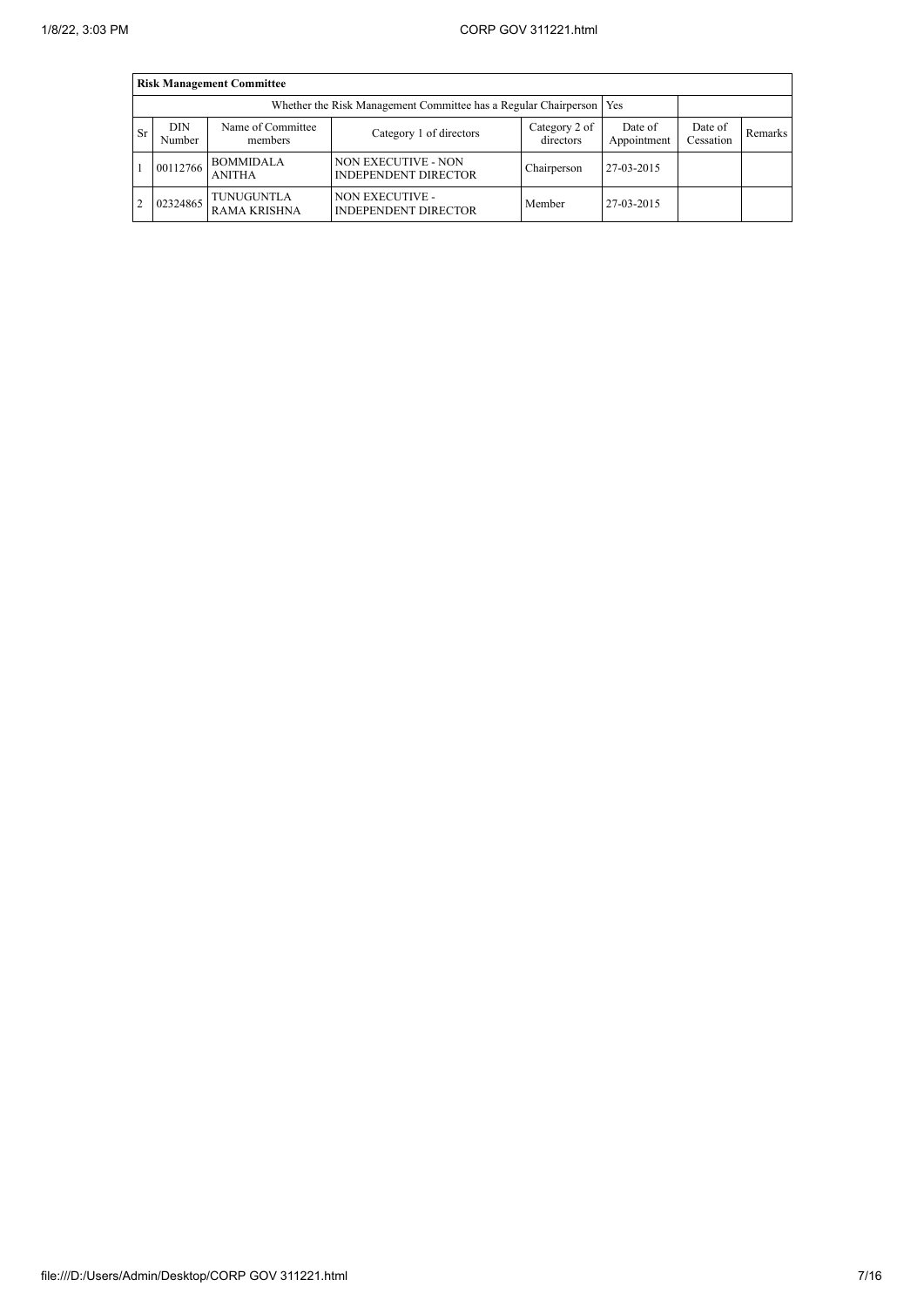|           | <b>Corporate Social Responsibility Committee</b> |                                                                                 |                            |                            |                        |                      |         |
|-----------|--------------------------------------------------|---------------------------------------------------------------------------------|----------------------------|----------------------------|------------------------|----------------------|---------|
|           |                                                  | Whether the Corporate Social Responsibility Committee has a Regular Chairperson |                            |                            |                        |                      |         |
| <b>Sr</b> | <b>DIN</b><br>Number                             | Name of Committee<br>members                                                    | Category 1 of<br>directors | Category 2 of<br>directors | Date of<br>Appointment | Date of<br>Cessation | Remarks |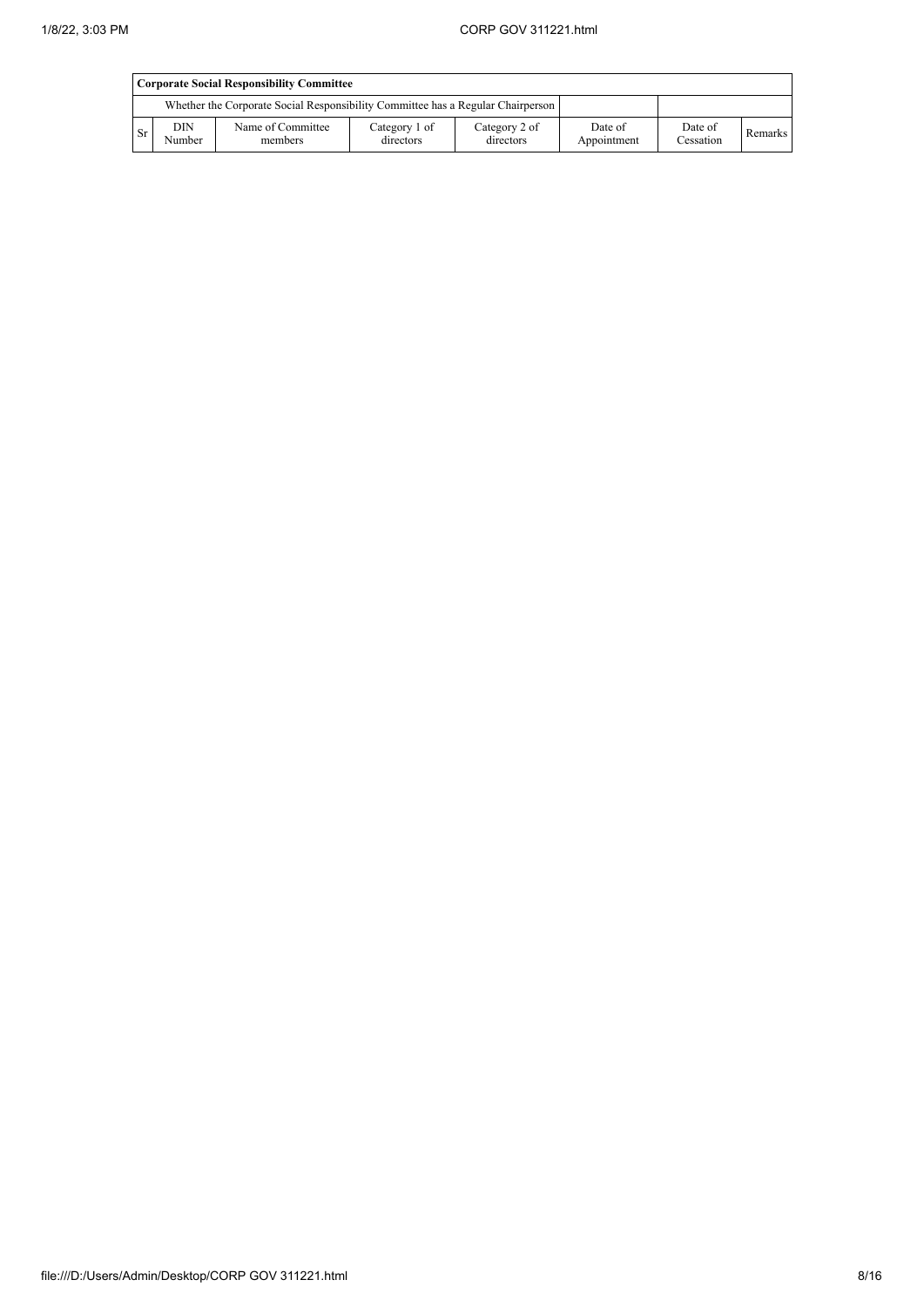| <b>Other Committee</b> |                                                                                                                                                  |  |  |
|------------------------|--------------------------------------------------------------------------------------------------------------------------------------------------|--|--|
|                        | Sr   DIN Number   Name of Committee members   Name of other committee   Category 1 of directors   Category 2 of directors   Remarks <sup> </sup> |  |  |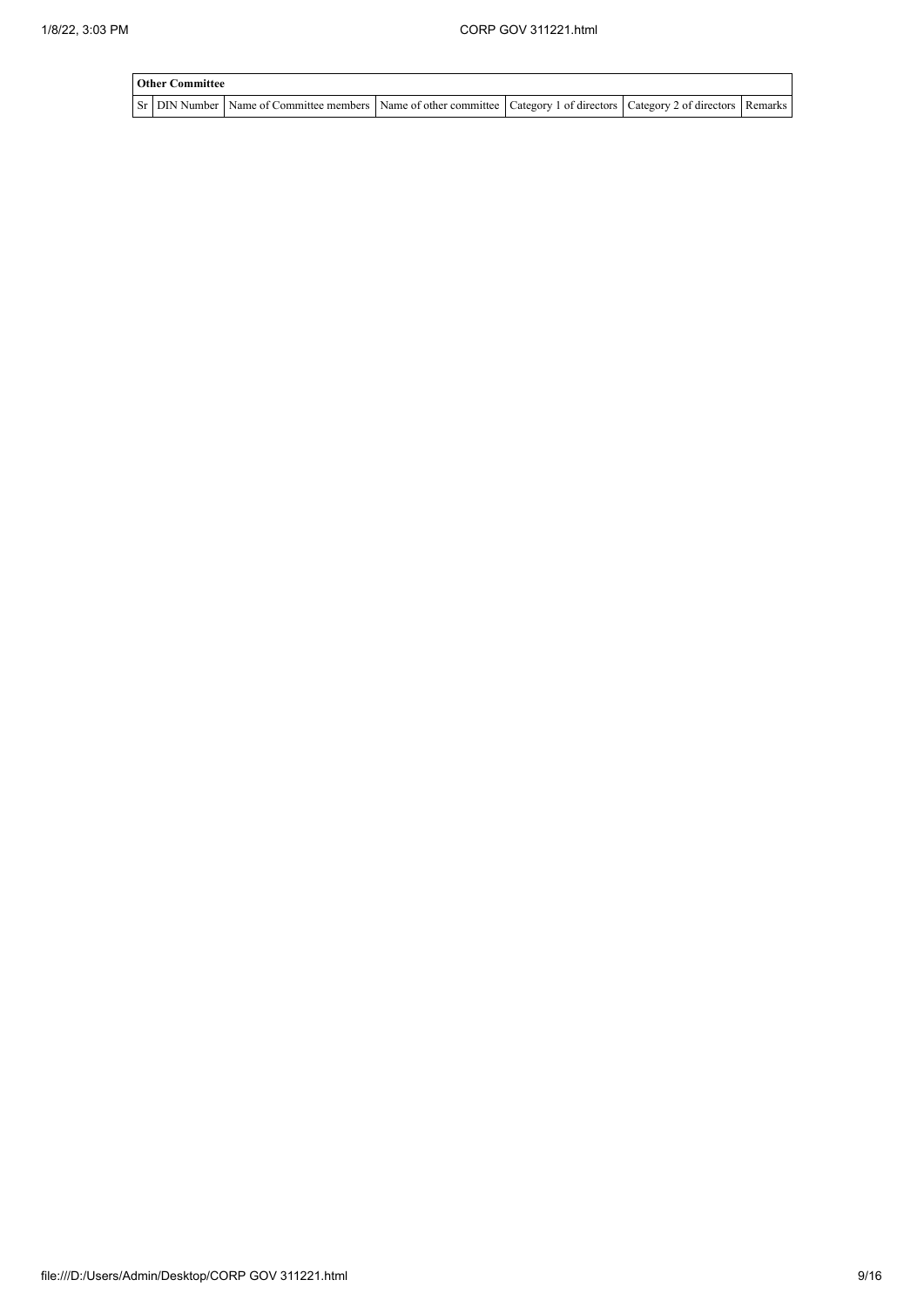|               |                                                              |                                                                     |                                                                      | Annexure 1                            |                                                     |                                                                                      |                                                                        |
|---------------|--------------------------------------------------------------|---------------------------------------------------------------------|----------------------------------------------------------------------|---------------------------------------|-----------------------------------------------------|--------------------------------------------------------------------------------------|------------------------------------------------------------------------|
|               | <b>Annexure 1</b>                                            |                                                                     |                                                                      |                                       |                                                     |                                                                                      |                                                                        |
|               | <b>III. Meeting of Board of Directors</b>                    |                                                                     |                                                                      |                                       |                                                     |                                                                                      |                                                                        |
|               |                                                              | Disclosure of notes on meeting of<br>board of directors explanatory |                                                                      |                                       |                                                     |                                                                                      |                                                                        |
| Sr            | Date(s) of<br>meeting (if any)<br>in the previous<br>quarter | $Date(s)$ of<br>meeting (if any)<br>in the current<br>quarter       | Maximum gap<br>between any two<br>consecutive (in<br>number of days) | Notes for<br>not<br>providing<br>Date | Whether<br>requirement of<br>Quorum met<br>(Yes/No) | Number of Directors<br>present* (All directors<br>including Independent<br>Director) | No. of<br>Independent<br><b>Directors</b><br>attending the<br>meeting* |
|               | 09-08-2021                                                   |                                                                     |                                                                      |                                       | <b>Yes</b>                                          | 3                                                                                    |                                                                        |
| $\mathcal{D}$ |                                                              | 13-11-2021                                                          | 95                                                                   |                                       | Yes                                                 | 4                                                                                    |                                                                        |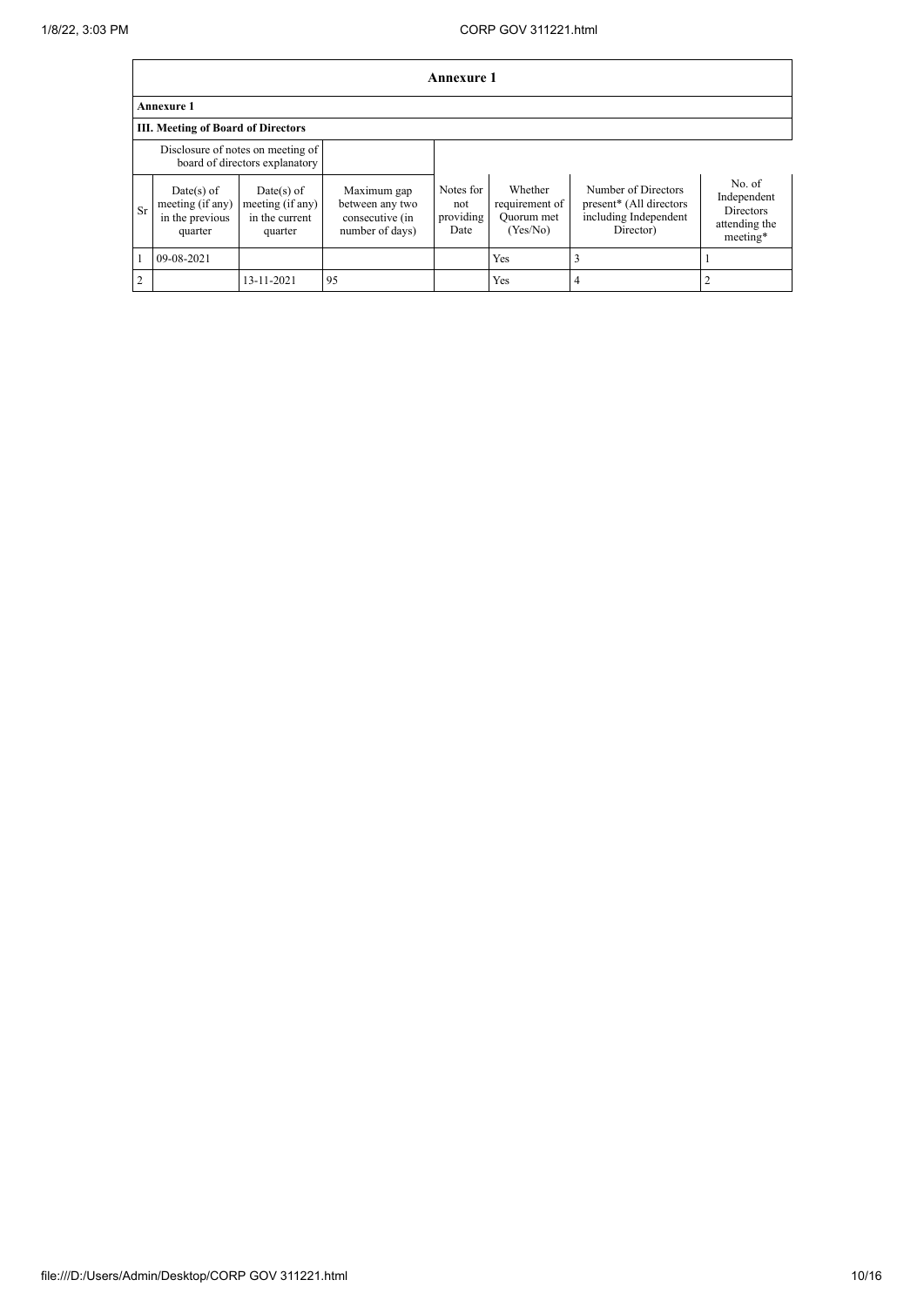٦

|                |                                           |                                                                                                            |                                                                      | Annexure 1                    |                                       |                                                        |                                                                                            |                                                                           |
|----------------|-------------------------------------------|------------------------------------------------------------------------------------------------------------|----------------------------------------------------------------------|-------------------------------|---------------------------------------|--------------------------------------------------------|--------------------------------------------------------------------------------------------|---------------------------------------------------------------------------|
|                | <b>IV. Meeting of Committees</b>          |                                                                                                            |                                                                      |                               |                                       |                                                        |                                                                                            |                                                                           |
|                |                                           |                                                                                                            | Disclosure of notes on meeting of committees explanatory             |                               |                                       |                                                        |                                                                                            |                                                                           |
| Sr             | Name of<br>Committee                      | $Date(s)$ of meeting (Enter<br>dates of Previous quarter<br>and Current quarter in<br>chronological order) | Maximum gap<br>between any two<br>consecutive (in<br>number of days) | Name of<br>other<br>committee | Reson for<br>not<br>providing<br>date | Whether<br>requirement<br>of Quorum<br>met<br>(Yes/No) | Number of<br>Directors present*<br>(All directors<br>including<br>Independent<br>Director) | No. of<br>Independent<br><b>Directors</b><br>attending<br>the<br>meeting* |
|                | Audit<br>Committee                        | 09-08-2021                                                                                                 |                                                                      |                               |                                       | Yes                                                    | 2                                                                                          |                                                                           |
| $\overline{2}$ | Audit<br>Committee                        | 13-11-2021                                                                                                 | 95                                                                   |                               |                                       | Yes                                                    | 3                                                                                          | 2                                                                         |
| 3              | Stakeholders<br>Relationship<br>Committee | 09-08-2021                                                                                                 |                                                                      |                               |                                       | Yes                                                    | 2                                                                                          |                                                                           |
| $\overline{4}$ | Stakeholders<br>Relationship<br>Committee | 13-11-2021                                                                                                 | 95                                                                   |                               |                                       | Yes                                                    | 3                                                                                          |                                                                           |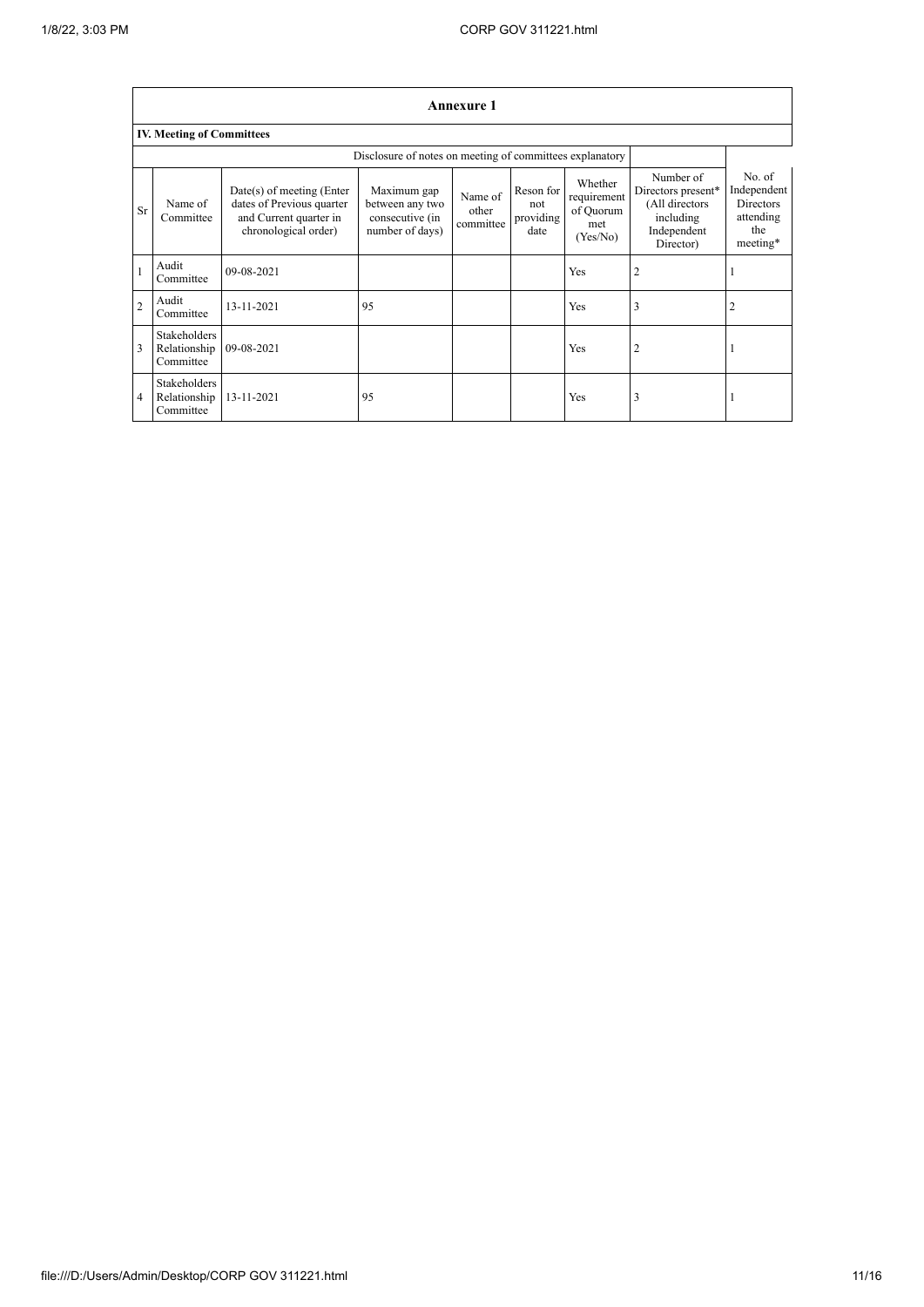|    | Annexure 1                                                                                                |                                  |                                                                    |
|----|-----------------------------------------------------------------------------------------------------------|----------------------------------|--------------------------------------------------------------------|
|    | <b>V. Related Party Transactions</b>                                                                      |                                  |                                                                    |
| Sr | Subject                                                                                                   | Compliance status<br>(Yes/No/NA) | If status is "No" details of non-<br>compliance may be given here. |
|    | Whether prior approval of audit committee obtained                                                        | NA                               |                                                                    |
| 2  | Whether shareholder approval obtained for material RPT                                                    | NA                               |                                                                    |
| 3  | Whether details of RPT entered into pursuant to omnibus approval<br>have been reviewed by Audit Committee | <b>NA</b>                        |                                                                    |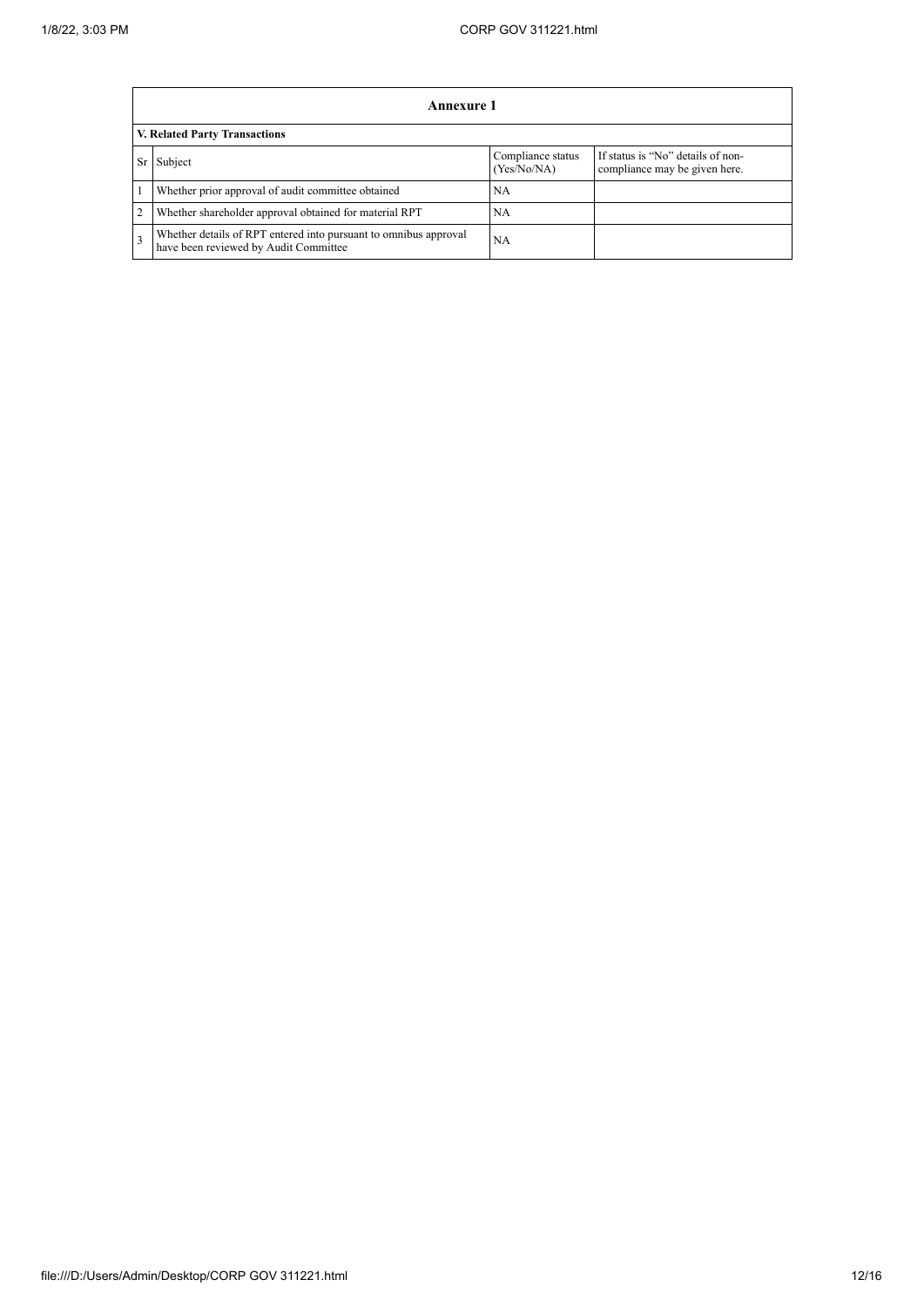|                          | Annexure 1                                                                                                                                                                                                      |                               |  |  |  |
|--------------------------|-----------------------------------------------------------------------------------------------------------------------------------------------------------------------------------------------------------------|-------------------------------|--|--|--|
| <b>VI.</b> Affirmations  |                                                                                                                                                                                                                 |                               |  |  |  |
| Sr                       | Subject                                                                                                                                                                                                         | Compliance<br>status (Yes/No) |  |  |  |
|                          | The composition of Board of Directors is in terms of SEBI (Listing obligations and disclosure requirements)<br>Regulations, 2015                                                                                | Yes                           |  |  |  |
| $\overline{2}$           | The composition of the following committees is in terms of SEBI(Listing obligations and disclosure requirements)<br>Regulations, 2015 a. Audit Committee                                                        | <b>Yes</b>                    |  |  |  |
| 3                        | The composition of the following committees is in terms of SEBI(Listing obligations and disclosure requirements)<br>Regulations, 2015. b. Nomination & remuneration committee                                   | Yes                           |  |  |  |
| $\overline{\mathcal{L}}$ | The composition of the following committees is in terms of SEBI(Listing obligations and disclosure requirements)<br>Regulations, 2015. c. Stakeholders relationship committee                                   | Yes                           |  |  |  |
| $\overline{\phantom{0}}$ | The composition of the following committees is in terms of SEBI(Listing obligations and disclosure requirements)<br>Regulations, 2015. d. Risk management committee (applicable to the top 500 listed entities) | Yes                           |  |  |  |
| 6                        | The committee members have been made aware of their powers, role and responsibilities as specified in SEBI<br>(Listing obligations and disclosure requirements) Regulations, 2015.                              | Yes                           |  |  |  |
|                          | The meetings of the board of directors and the above committees have been conducted in the manner as specified in<br>SEBI (Listing obligations and disclosure requirements) Regulations, 2015.                  | Yes                           |  |  |  |
| 8                        | This report and/or the report submitted in the previous quarter has been placed before Board of Directors.                                                                                                      | <b>Yes</b>                    |  |  |  |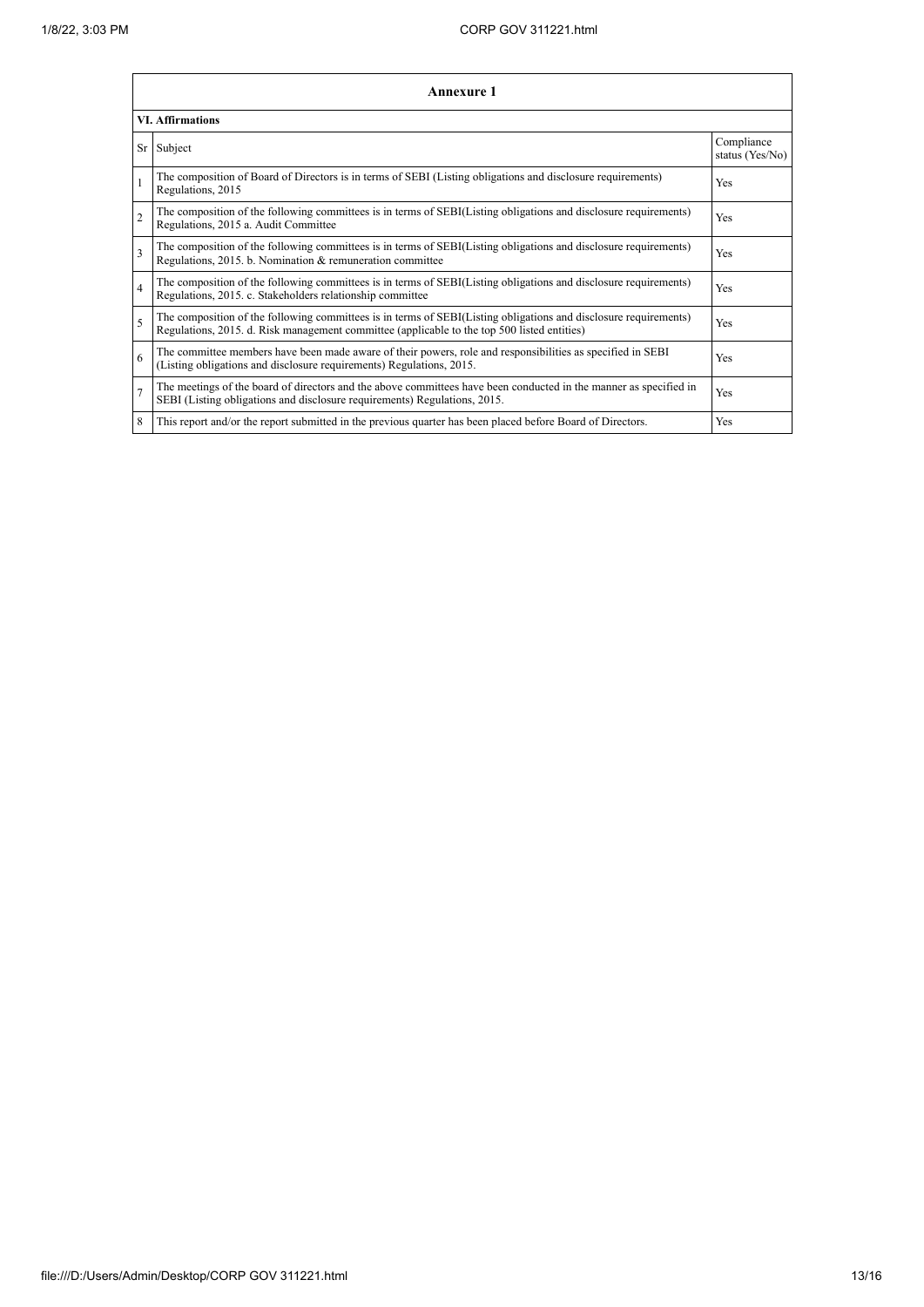| <b>Annexure 1</b> |                   |                                          |  |
|-------------------|-------------------|------------------------------------------|--|
| <sup>Sr</sup>     | Subject           | Compliance status                        |  |
|                   | Name of signatory | B VIRAT VISHNU                           |  |
|                   | Designation       | Company Secretary and Compliance Officer |  |